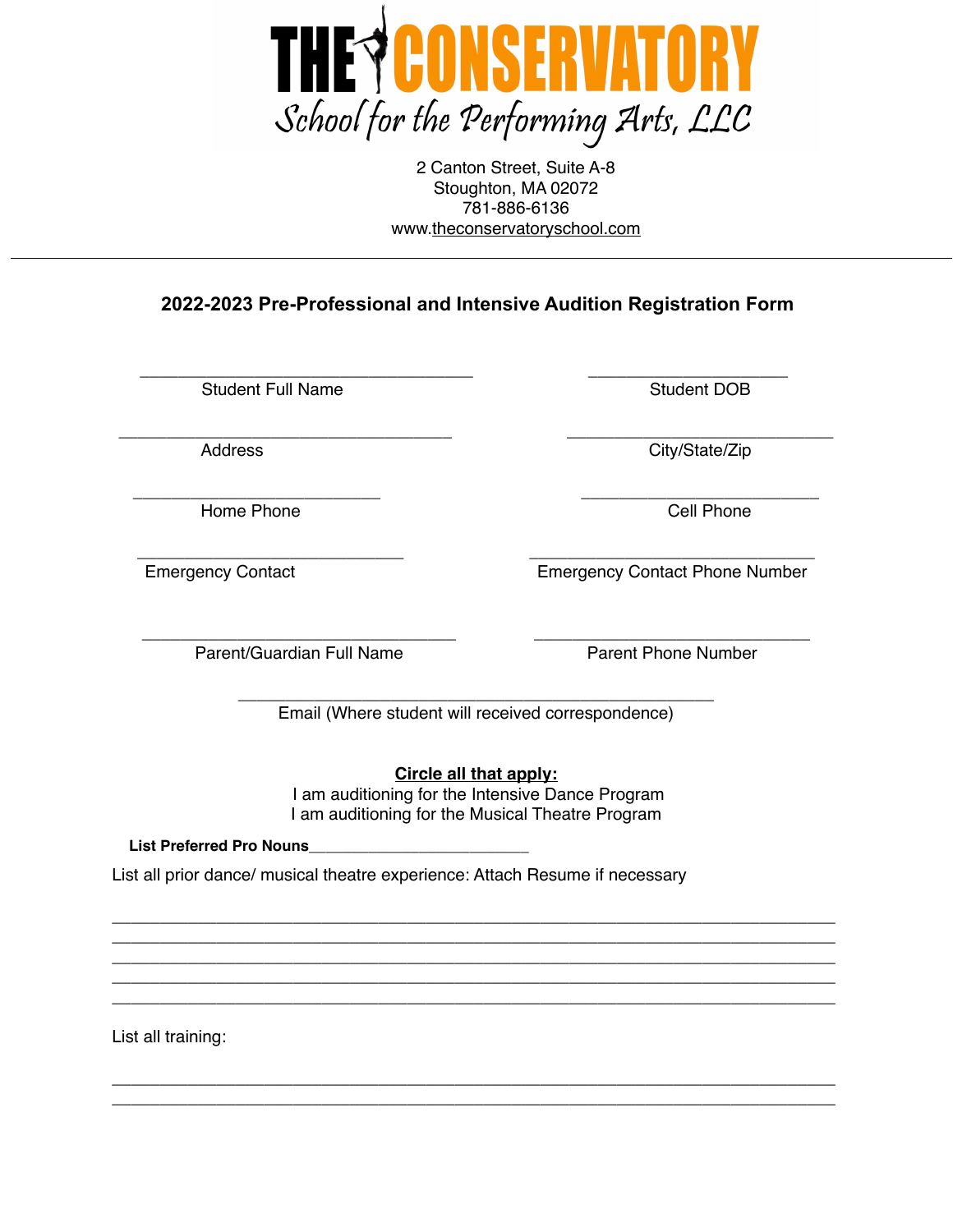

Please List Medical History/ Injuries/ Allergies that CSPA should be aware of. Restrictions with Physical Activity? Please Circle Yes No If yes please explain: Attach another sheet if needed

\_\_\_\_\_\_\_\_\_\_\_\_\_\_\_\_\_\_\_\_\_\_\_\_\_\_\_\_\_\_\_\_\_\_\_\_\_\_\_\_\_\_\_\_\_\_\_\_\_\_\_\_\_\_\_\_\_\_\_\_\_\_\_\_\_\_\_\_\_\_\_\_\_\_\_\_\_\_\_\_\_\_\_\_ \_\_\_\_\_\_\_\_\_\_\_\_\_\_\_\_\_\_\_\_\_\_\_\_\_\_\_\_\_\_\_\_\_\_\_\_\_\_\_\_\_\_\_\_\_\_\_\_\_\_\_\_\_\_\_\_\_\_\_\_\_\_\_\_\_\_\_\_\_\_\_\_\_\_\_\_\_\_\_\_\_\_\_\_ \_\_\_\_\_\_\_\_\_\_\_\_\_\_\_\_\_\_\_\_\_\_\_\_\_\_\_\_\_\_\_\_\_\_\_\_\_\_\_\_\_\_\_\_\_\_\_\_\_\_\_\_\_\_\_\_\_\_\_\_\_\_\_\_\_\_\_\_\_\_\_\_\_\_\_\_\_\_\_\_\_\_\_\_

Why do you want to be part of the CSPA Intensive Program? How do you want to grow as a performer? Attach another sheet if needed

\_\_\_\_\_\_\_\_\_\_\_\_\_\_\_\_\_\_\_\_\_\_\_\_\_\_\_\_\_\_\_\_\_\_\_\_\_\_\_\_\_\_\_\_\_\_\_\_\_\_\_\_\_\_\_\_\_\_\_\_\_\_\_\_\_\_\_\_\_\_\_\_\_\_\_\_ \_\_\_\_\_\_\_\_\_\_\_\_\_\_\_\_\_\_\_\_\_\_\_\_\_\_\_\_\_\_\_\_\_\_\_\_\_\_\_\_\_\_\_\_\_\_\_\_\_\_\_\_\_\_\_\_\_\_\_\_\_\_\_\_\_\_\_\_\_\_\_\_\_\_\_\_ \_\_\_\_\_\_\_\_\_\_\_\_\_\_\_\_\_\_\_\_\_\_\_\_\_\_\_\_\_\_\_\_\_\_\_\_\_\_\_\_\_\_\_\_\_\_\_\_\_\_\_\_\_\_\_\_\_\_\_\_\_\_\_\_\_\_\_\_\_\_\_\_\_\_\_\_ \_\_\_\_\_\_\_\_\_\_\_\_\_\_\_\_\_\_\_\_\_\_\_\_\_\_\_\_\_\_\_\_\_\_\_\_\_\_\_\_\_\_\_\_\_\_\_\_\_\_\_\_\_\_\_\_\_\_\_\_\_\_\_\_\_\_\_\_\_\_\_\_\_\_\_\_ \_\_\_\_\_\_\_\_\_\_\_\_\_\_\_\_\_\_\_\_\_\_\_\_\_\_\_\_\_\_\_\_\_\_\_\_\_\_\_\_\_\_\_\_\_\_\_\_\_\_\_\_\_\_\_\_\_\_\_\_\_\_\_\_\_\_\_\_\_\_\_\_\_\_\_\_ \_\_\_\_\_\_\_\_\_\_\_\_\_\_\_\_\_\_\_\_\_\_\_\_\_\_\_\_\_\_\_\_\_\_\_\_\_\_\_\_\_\_\_\_\_\_\_\_\_\_\_\_\_\_\_\_\_\_\_\_\_\_\_\_\_\_\_\_\_\_\_\_\_\_\_\_ \_\_\_\_\_\_\_\_\_\_\_\_\_\_\_\_\_\_\_\_\_\_\_\_\_\_\_\_\_\_\_\_\_\_\_\_\_\_\_\_\_\_\_\_\_\_\_\_\_\_\_\_\_\_\_\_\_\_\_\_\_\_\_\_\_\_\_\_\_\_\_\_\_\_\_\_

What are your long term and short term goals?

## Audition Registration Fee: Due Upon Registration **Registration Form Due by Saturday, June, 11, 2022**

\_\_\_\_\_\_\_\_\_\_\_\_\_\_\_\_\_\_\_\_\_\_\_\_\_\_\_\_\_\_\_\_\_\_\_\_\_\_\_\_\_\_\_\_\_\_\_\_\_\_\_\_\_\_\_\_\_\_\_\_\_\_\_\_\_\_\_\_\_\_\_\_\_\_\_\_ \_\_\_\_\_\_\_\_\_\_\_\_\_\_\_\_\_\_\_\_\_\_\_\_\_\_\_\_\_\_\_\_\_\_\_\_\_\_\_\_\_\_\_\_\_\_\_\_\_\_\_\_\_\_\_\_\_\_\_\_\_\_\_\_\_\_\_\_\_\_\_\_\_\_\_\_ \_\_\_\_\_\_\_\_\_\_\_\_\_\_\_\_\_\_\_\_\_\_\_\_\_\_\_\_\_\_\_\_\_\_\_\_\_\_\_\_\_\_\_\_\_\_\_\_\_\_\_\_\_\_\_\_\_\_\_\_\_\_\_\_\_\_\_\_\_\_\_\_\_\_\_\_ \_\_\_\_\_\_\_\_\_\_\_\_\_\_\_\_\_\_\_\_\_\_\_\_\_\_\_\_\_\_\_\_\_\_\_\_\_\_\_\_\_\_\_\_\_\_\_\_\_\_\_\_\_\_\_\_\_\_\_\_\_\_\_\_\_\_\_\_\_\_\_\_\_\_\_\_ \_\_\_\_\_\_\_\_\_\_\_\_\_\_\_\_\_\_\_\_\_\_\_\_\_\_\_\_\_\_\_\_\_\_\_\_\_\_\_\_\_\_\_\_\_\_\_\_\_\_\_\_\_\_\_\_\_\_\_\_\_\_\_\_\_\_\_\_\_\_\_\_\_\_\_\_ \_\_\_\_\_\_\_\_\_\_\_\_\_\_\_\_\_\_\_\_\_\_\_\_\_\_\_\_\_\_\_\_\_\_\_\_\_\_\_\_\_\_\_\_\_\_\_\_\_\_\_\_\_\_\_\_\_\_\_\_\_\_\_\_\_\_\_\_\_\_\_\_\_\_\_\_

> New Program/Team Students : \$50 Audition Fee New Program/Team Students ∷ \$50 Audition Fee Per Program Audition<br>Returning Program/Team Students : \$40 Audition Fee Per Program Audition

> > Audition Date: Friday, June 17, 2022 Note this is a closed audition. Times - TBA **Serious Submissions Only**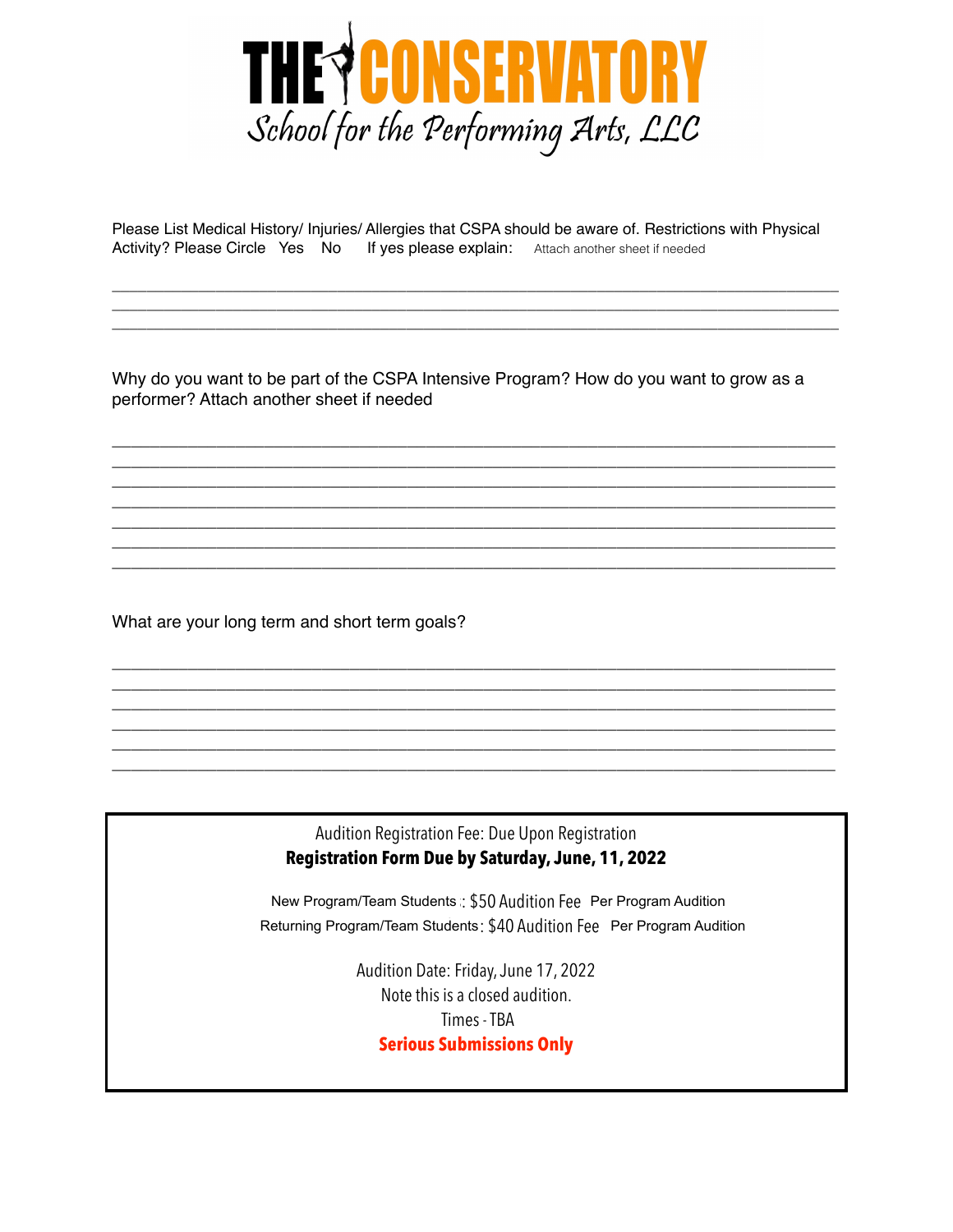

## **Check all that apply**

| I would like to be considered for the Intensive Program Classes Only (non-compete) ______                                                          |
|----------------------------------------------------------------------------------------------------------------------------------------------------|
| I would like to be considered for the Intensive Program & Competition Team _____                                                                   |
| I would like to be considered as a soloist for the 2022 -2023 competition season _________                                                         |
| I would like to be considered for a duo or trio _______                                                                                            |
| I am able to commit to one to three competition group routines ________                                                                            |
| I am able to commit to three to five competition group routines _________                                                                          |
| I am able to commit to five to seven competition group routines ________                                                                           |
| I am able to commit to eight or more competition group routines ________                                                                           |
| I am able and willing to participate in summer training requirements _________                                                                     |
| I am willing to rearrange summer plans to accommodate summer training requirements ________                                                        |
| I have read and understand the yearly course requirements per level as stated on the CSPA website ________                                         |
| I understand the commitment of the intensive program and I am willing to make a 10 month commitment<br>(September 2022 through June 2023) ________ |

# **Note: Summer requirements are listed on the summer page of the CSPA website. [www.theconservatoryschool.com](http://www.theconservatoryschool.com)**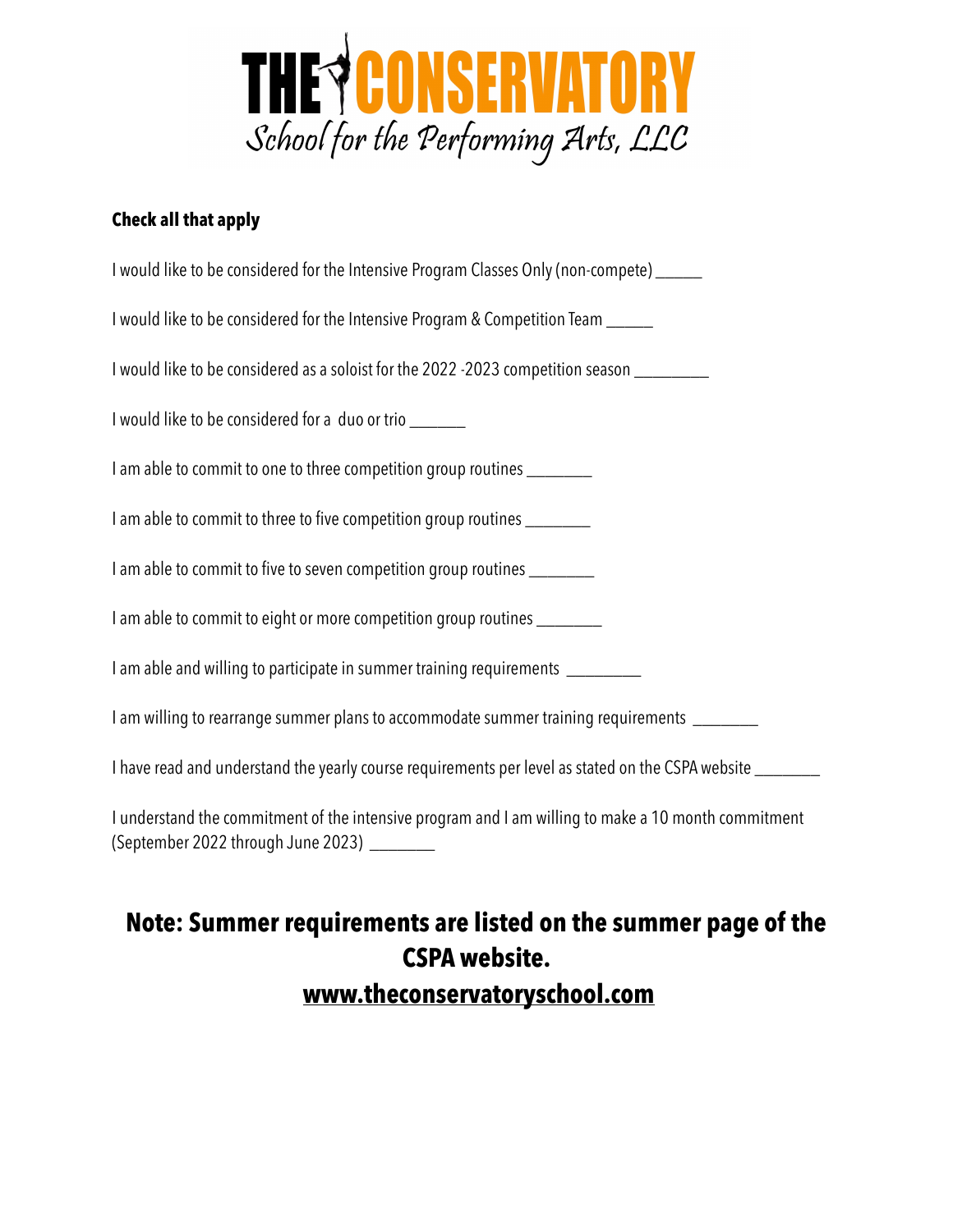## **The Conservatory School for the Performing Arts, LLC Release and Waiver Liability, Assumption of Risk, and Indemnity Agreement**

#### *REGISTRATION IS INCOMPLETE WITHOUT SIGNATURE AND MUST BE COMPLETED BEFORE THE FIRST CLASS*

I understand and agree that in participating in any classes, programs, workshops, camps, events, or activities there is a possibility of physical illness, bodily injury, disability, paralysis, or death. I voluntarily agree, therefore, to assume all risks and responsibility for any such injury or accident, which might occur to me or my child during any of The Conservatory School for the Performing Arts, LLC classes, programs, workshops, camps, events, or other activities. I release, and agree to indemnify The Conservatory School for the Performing Arts, LLC, its owners, agents, volunteers, assistants, employees, guest artists, faculty members, and students from any and all liability claims, demands, or causes of action whatsoever from any damage, loss, injury, or death to me, my children, or property which may arise out of or in connection with participation in any classes or activities conducted by The Conservatory School for the Performing Arts, LLC. I have read and understand the CSPA COVID regulations, and agree to waive my rights and those of my children as to any liability that, The Conservatory School for the Performing Arts, LLC or its agents or employees may have as to COVID-19 related illness. I further hereby voluntarily agree to waive my rights and those of my heirs and assigns to hold The Conservatory School for the Performing Arts, LLC its owners, agents, volunteers, assistants, employees, guest artists, faculty members, and/or students liable for any kind of damage, loss, injury, or death. I understand that I should be aware of my physical limitations and those of any of my children whom I enroll in CSPA programs and agree not to exceed them. If I am signing this waiver for my children, I certify that I am the parent or legal guardian and have the right to waive these rights.

#### **Undersigned hereby warrants that prospective student for whom this registration application is submitted has only the following physical limitations, impairments or**  conditions:

**(Only write word "None" on above line if there are absolutely no such conditions)** 

Permission is granted to The Conservatory School for the Performing Arts, LLC to use photographs and videos of students for publicity purposes

**Undersigned hereby warrants that prospective student for whom this registration application is submitted has only the following physical limitations, impairments or conditions:** 

**(Only write word "None" on above line if there are absolutely no such conditions)** 

**Sometimes a further charge is applied when a parent requests a special accommodation for a child. If you are aware of any such accommodation appropriate for your student, please list here and our company will be in**  communication with you on the subject:

 $\mathcal{L}_\mathcal{L} = \{ \mathcal{L}_\mathcal{L} = \{ \mathcal{L}_\mathcal{L} = \{ \mathcal{L}_\mathcal{L} = \{ \mathcal{L}_\mathcal{L} = \{ \mathcal{L}_\mathcal{L} = \{ \mathcal{L}_\mathcal{L} = \{ \mathcal{L}_\mathcal{L} = \{ \mathcal{L}_\mathcal{L} = \{ \mathcal{L}_\mathcal{L} = \{ \mathcal{L}_\mathcal{L} = \{ \mathcal{L}_\mathcal{L} = \{ \mathcal{L}_\mathcal{L} = \{ \mathcal{L}_\mathcal{L} = \{ \mathcal{L}_\mathcal{$ 

(Only write word "None" on above line if there are no such accommodations requested)

**I have read, understood and agree to be bound by the above statement (please print your name, sign & date): If under 18, parents or legal guardian must sign** 

**FOR: \_\_\_\_\_\_\_\_\_\_\_\_\_\_\_\_\_\_\_\_\_\_\_\_\_\_\_\_\_\_\_\_\_\_\_\_\_\_\_\_\_\_\_\_\_\_\_\_\_\_\_\_\_\_** 

 **(Name of student)** 

**PRINTED:\_\_\_\_\_\_\_\_\_\_\_\_\_\_\_\_\_\_\_\_\_\_\_\_\_\_\_\_\_\_\_\_\_\_\_\_\_\_\_\_\_\_\_\_\_\_\_\_\_\_ SIGNED:**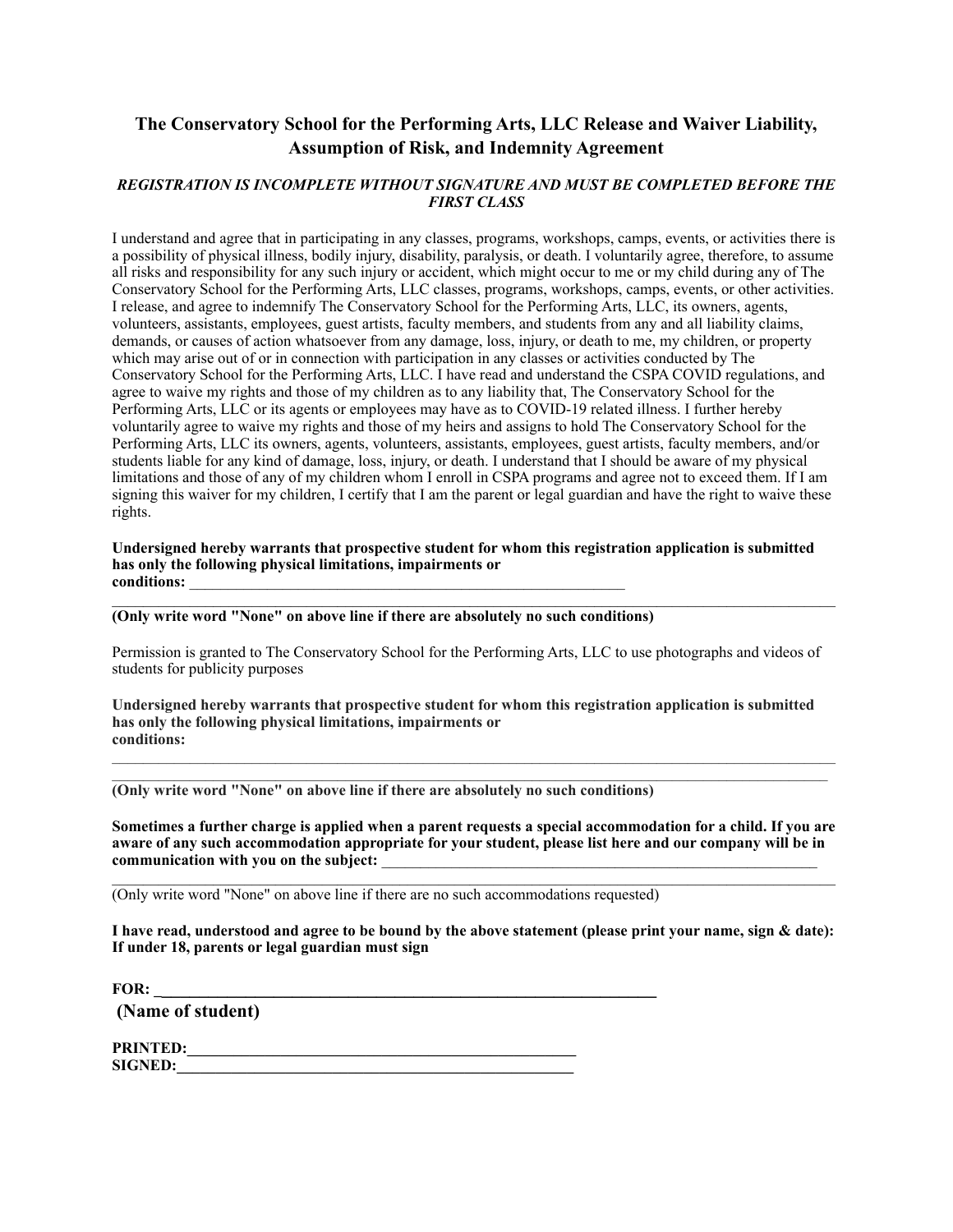

## **Audition Dress Code**

**Dancers Identifying as Female:** Black Leotard (no large prints or rhinestones), Pink Convertible Tights; Black jazz pants or black dance shorts acceptable for the Jazz & Tap Portions only Hair in a proper ballet bun. No hair accessories to be worn. Bring all dance shoes with you including pointe shoes (if applicable)

**Dancers Identifying as Male:** White v-neck t-shirt tucked in. Black full foot tights for ballet. Black jazz pants or black dance shorts are acceptable for the Jazz, Tap, Contemporary Portions only. Bring all dance shoes with you.

**Dancers Identifying as Non-Binary:** All black dance attire. Black jazz pants or black dance shorts are acceptable for the Jazz, Tap, Contemporary Portions. Bring all dance shoes with you.

No jewelry (small earrings are acceptable)

**Musical Theatre Identifying as Female::** Black leotard, Black jazz pants or leggings. Hair in proper bun. No hair accessories to be worn. Bring all dance shoes

**Musical Theatre Identifying as Female::** White or Black V-neck t-shirt with jazz pants. Bring all dance shoes

**Musical Theatre Identifying as Non-Binary:** All black dance attire. Black jazz pants or black dance shorts are acceptable Bring all dance shoes with you.

No jewelry (small earrings are acceptable)

## **Audition Schedule**

Will be released after June 11. 2022. Spaces will be held by fi rst come, fi rst serve.

**Promptness:** Auditions will not be held for tardiness.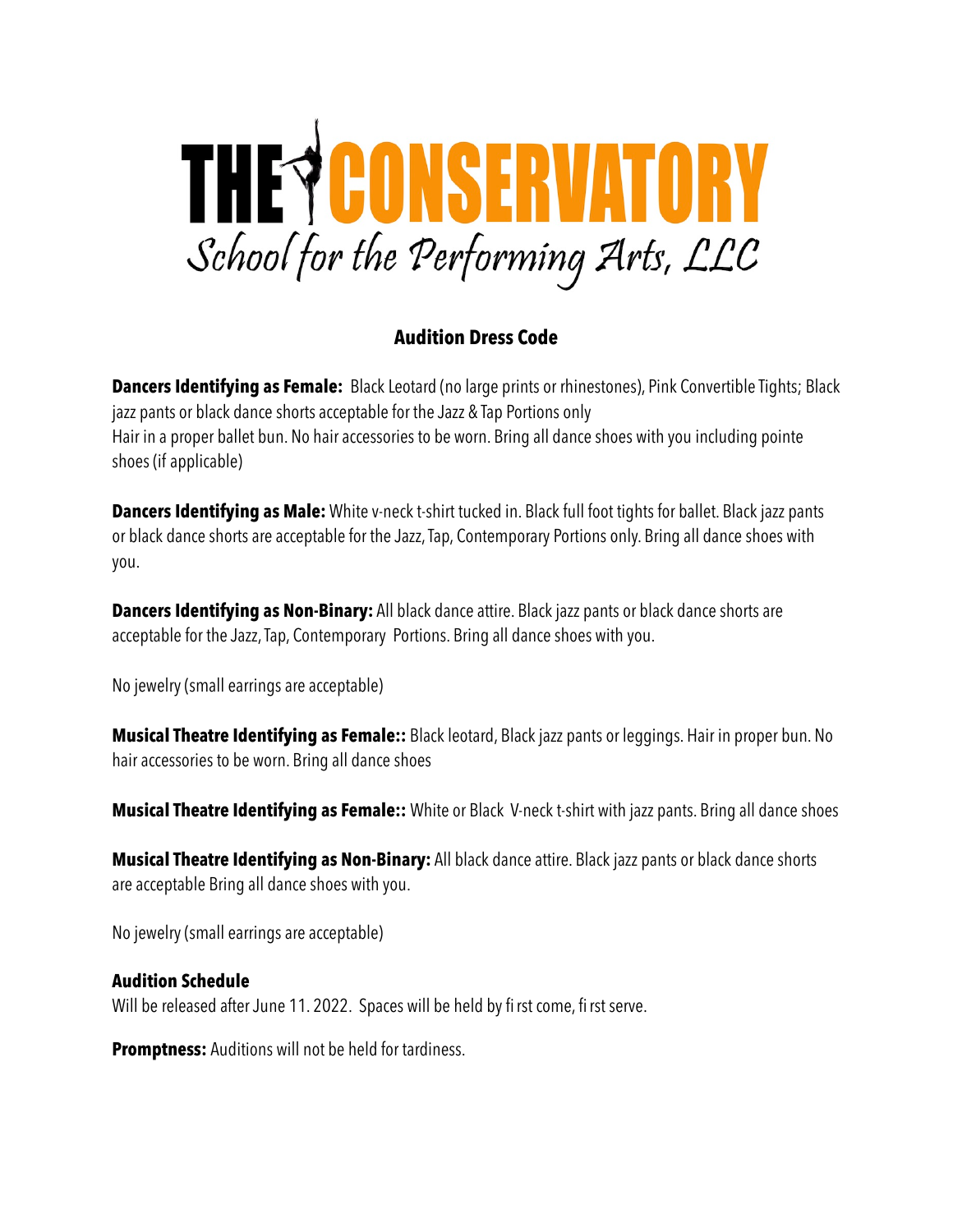

## **Parental Acknowledgment Form**

Audition Registration is non refundable, non transferable \_\_\_\_\_\_\_\_\_\_\_\_\_( initial)

Closed Audition Process: There will be no public viewing of auditions in person or online. \_\_\_\_\_\_\_\_\_( initial)

Results will be determined 1-2 weeks from the audition date. Guest judges may be present and may score the applicant's audition. Auditions may be recorded. \_\_\_\_\_\_\_\_\_\_\_\_\_\_\_( initial)

I understand that audition fees are non-refundable and are due upon submission of the 2022 audition registration form\_\_\_\_\_\_\_\_\_\_\_\_\_\_\_( initial)

I understand that all judges critiques are property of the studio and may not be shared \_\_\_\_\_\_ (initial)

I understand that the Director's and Judge's decisions are final \_\_\_\_\_ (initial)

I understand that the audition is closed to the public \_\_\_\_\_\_\_\_\_\_\_ (initial)

I, my child, and family are ready to accept and commit to a 10 month *training program*\_\_\_\_\_\_\_\_\_\_\_\_ (initial)

I, my child, and family understand that summer requirements need to be met for my child to be considered for this program \_\_\_\_\_\_\_\_\_\_\_\_ (initial)

Parent/Guardian First & Last Name

\_\_\_\_\_\_\_\_\_\_\_\_\_\_\_\_

\_\_\_\_\_\_\_\_\_\_\_\_\_\_\_\_\_\_\_\_\_\_\_\_\_\_\_\_\_\_\_\_\_\_\_\_\_\_

Date